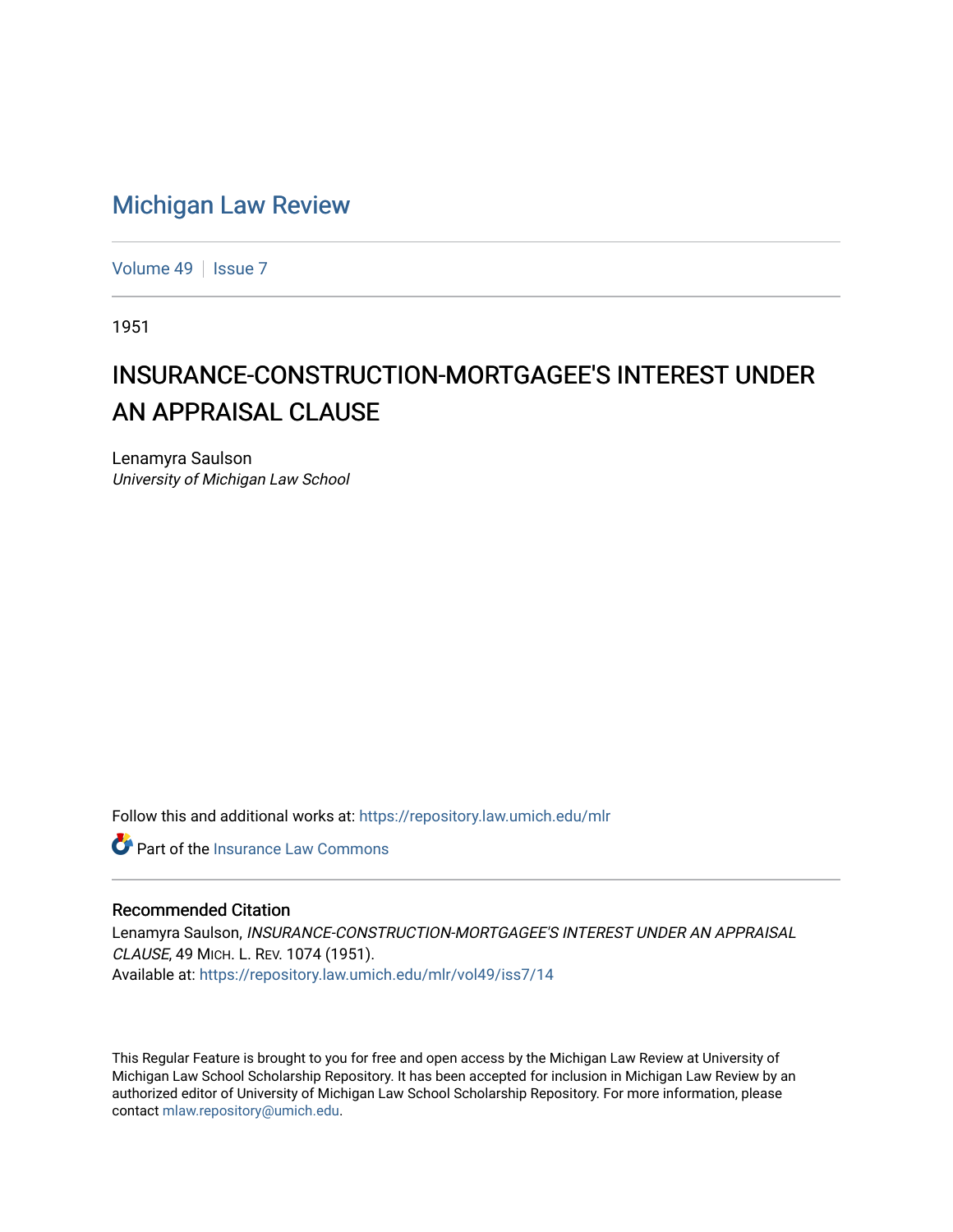INsURANCE-CoNsTRuCTioN-MoRTGAGEE's INTEREST UNDER AN APPRAISAL CLAUSE-Plaintiff-mortgagee sued defendant insurance company to recover the amount allegedly due plaintiff under a fire insurance policy covering a mortgaged building. Plaintiff based its right to recovery on a New York standard mortgagee clause incorporated into a New York standard fire insurance policy.1 Before the

1 The New York standard fire insurance policy is prescribed in mandatory form in §168, N.Y. Ins. Law, 1949. It is not mandatory to protect the mortgagee; however, if the insured desires to do so, §169 requires that the standard "rider" form prescribed by the insurance superintendent be used.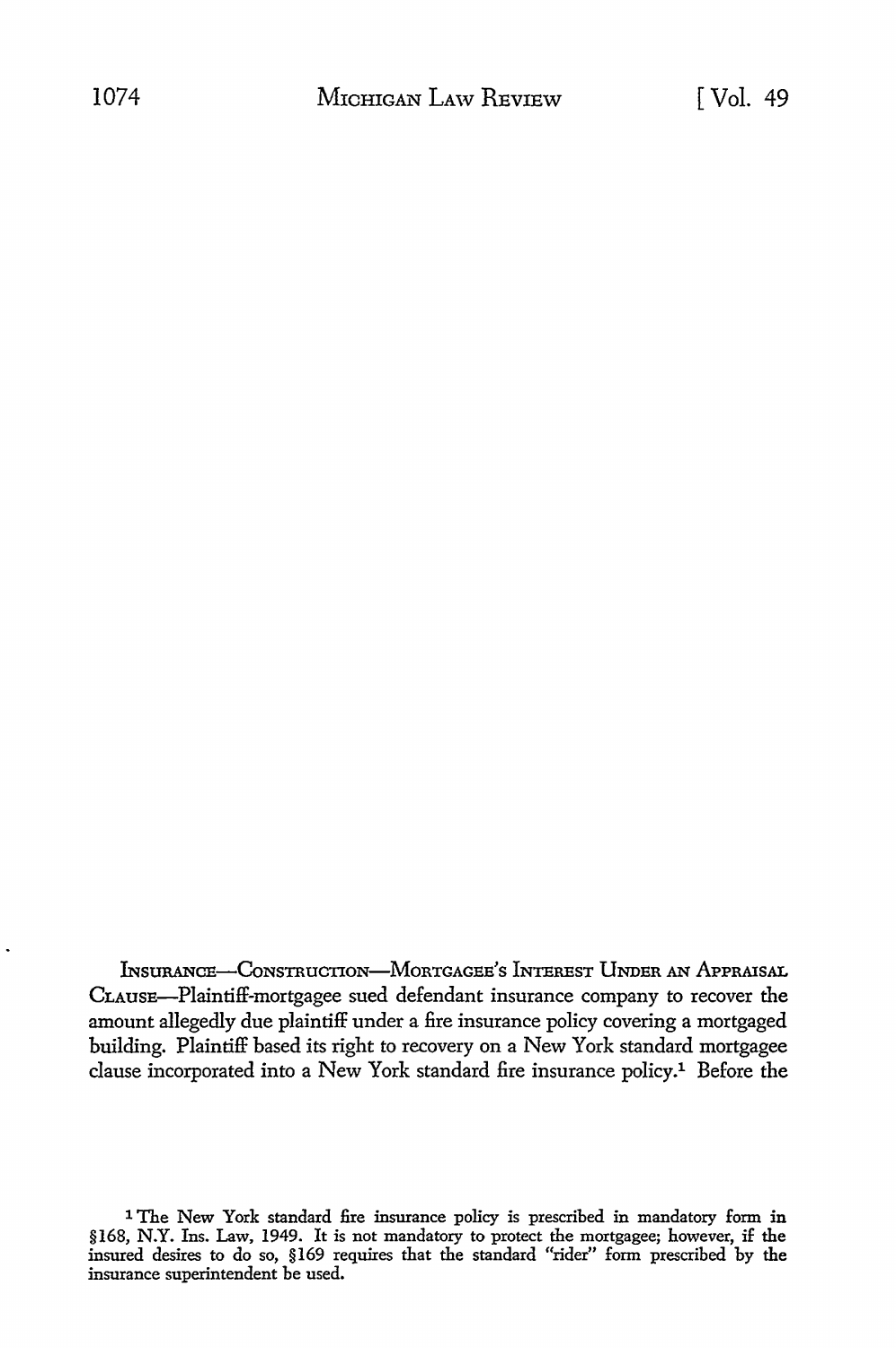1951] REcENT DECISIONS 1075

suit was instituted, defendant had tendered payment to plaintiff in accordance with the findings of an appraisal of loss conducted by the mortgagor and defendant, which fully complied with the terms of the policy.<sup>2</sup>This tender was rejected by plaintiff, which had no notice of, and did not participate in, the appraisal. Plaintiff contended it was not bound by the appraisal and asserted its rights to take part in selection of the appraiser and formulation of the award. The supreme court, trial term, entered judgment in favor of plaintiff for the amount previously tendered by defendant. Plaintiff appealed to the supreme court, appellate division, which unanimously affirmed the trial court's judgment. On appeal to the New York Court of Appeals, *held,* reversed, three judges dissenting. A standard mortgagee clause in an insurance policy creates a separate and independent insurance of the mortgagee's interest, and operates to free the mortgagee from any act or neglect of the owner, despite the fact that the owner may be, in his own right, proceeding strictly in accordance with the policy terms and conditions applicable to him when the loss occurs. *Syracuse Savings Bank v. Yorkshire Insurance Company,* 301 N. Y. 403, 94 N.E. (2d) 73 (1950).

In essence, a standard mortgagee clause is one providing that no act or neglect of any person other than the mortgagee shall affect the mortgagee's rights or interest in an insurance policy payable to him.3 In New York if the insured desires to have the mortgagee's interests expressly protected by the policy, he must have the insurer append to the end of the standard fire insurance policy the standard "rider" form prescribed by the state insurance superintendent.<sup>4</sup> The policy, as amended by this standard mortgagee's clause, is held to include two separate and independent contracts, one in favor of the mortgagor and the other in favor of the mortgagee.<sup>5</sup> Therefore, with one exception,<sup>6</sup> the courts uniformly hold

<sup>2</sup>N.Y. Ins. Law §168, 1949 provides: "In case the insured and this company shall fail to agree as to the actual cash value or the amount of the loss, then, on the written demand of either, each shall select a competent and disinterested appraiser and notify the other of the appraiser selected within 20 days of such demand. . . . The appraiser shall then appraise the loss, stating separately actual cash value and loss to each item; and failing to agree, shall submit their differences, only, to the umpire."

a 29 AM. Jun. §1253 (1938).

<sup>4</sup> See note 1 supra. PATTERSON, CASES AND MATERIALS ON INSURANCE, 2d ed., 773 (1947), quotes the "New York Standard Mortgagee Clause for Use in Connection with the First Mortgage Interest in Real Estate" as follows: "Loss or damage, if any, under this policy shall be payable to the aforesaid mortgagee ... , as interest may appear, and this insurance, as to the interest of the mortgagee . . . only therein, shall not be invalidated by any act or neglect of the mortgagor or owner of the within described property, nor by any foreclosure or other proceedings or notice of sale relating to the property, nor by any change in the title or ownership of the property, nor by the occupation of the premises for purposes more hazardous than are permitted by this policy; provided, that in case the mortgagor or owner shall neglect to pay any premium due under this policy, the mortgagee ..• shall, on demand, pay the same."

5 RICHARDS, LAW OF INSURANCE, 9th ed., §278 (1932). However, see Harnett and Thornton, "Is the Mortgagee a Free Rider," Wis. L. REv. 714 (1949), for a brief analysis of the interest created in the mortgagee. The writers feel the mortgagee's status cannot be explained by an independent contract, for the mortgagee is often ignorant of the existence of the policy, and knowledge on his part is no prerequisite to recovery. They negative the existence of a third-party beneficiary contract on the ground that the mortgagee is not barred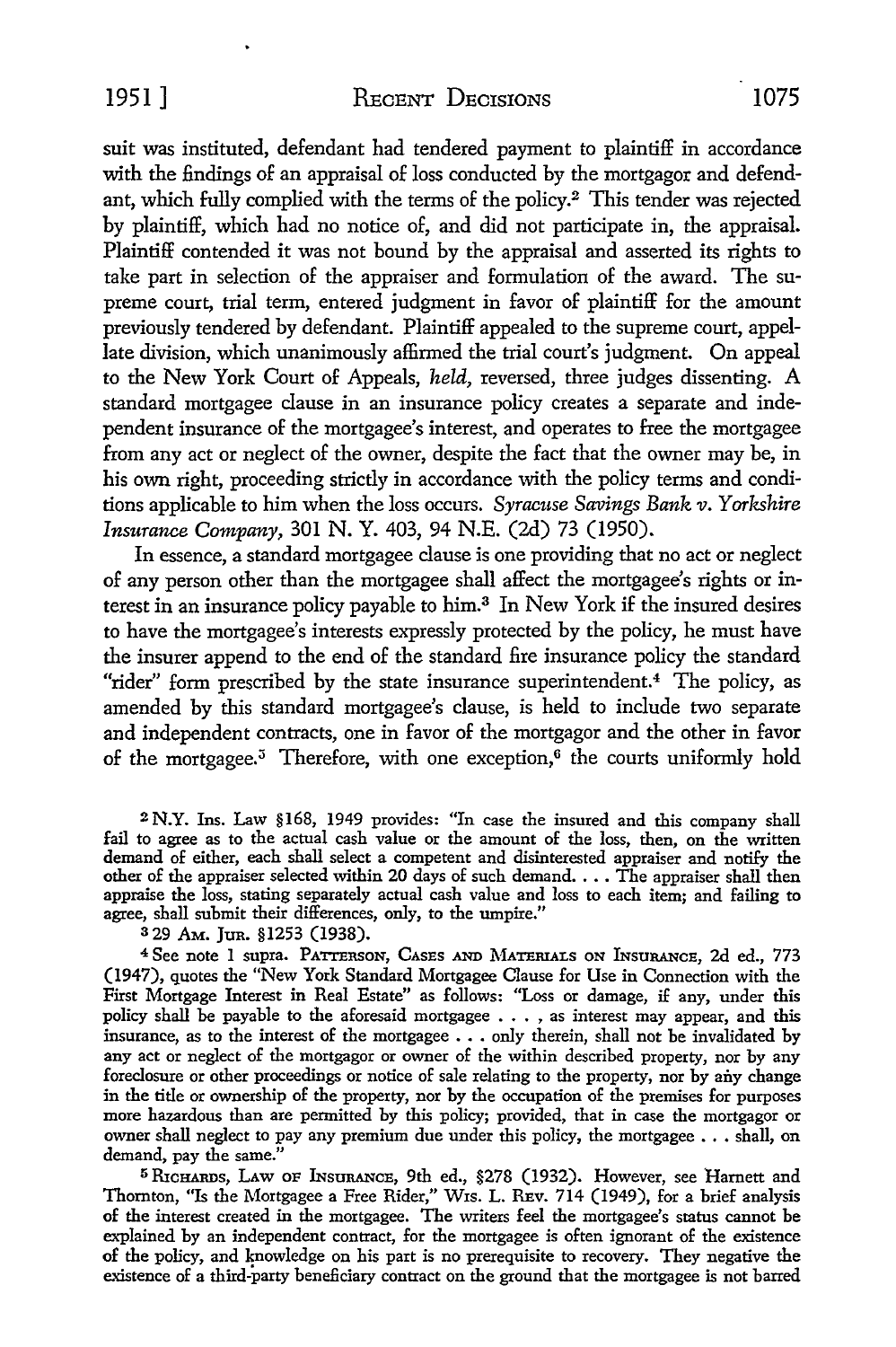that under a standard mortgagee clause the mortgagee is not bound by an adjustment between the insurer and the mortgagor without his knowledge and consent, where no stipulation as to the adjustment procedure is provided within the policy. <sup>7</sup>Even where the policy expressly provides for such procedure but makes no mention of the mortgagee, the great weight of authority is in accord with the majority opinion in the instant decision that under the standard mortgagee clause the mortgagee is not bound without his knowledge and consent.8 However, as the dissenting opinion in the instant decision points out, though the standard mortgagee clause creates an independent contract for the mortgagee's separate benefit, where the mortgagee clause does not set out applicable provisions, one must look to the policy itself for the terms of that separate contract.<sup>9</sup> The New York standard fire insurance policy provides that the insured and the insurer shall ascertain the loss,<sup>10</sup> and the term "insured" as used throughout the policy clearly does not include the mortgagee.11 Since a definite mode of establishing the loss is set out in the policy itself, and the mortgagee clause is silent as to the mode of appraisal, 12 the mortgagee would logically seem bound by the appraisal. Nevertheless, it is submitted that the majority opinion is the better view. It has long been recognized that the interests of the mortgagor are separate and distinct from the interests of the mortgagee.13 The tendency has been to free the mortgagee from the effect of the mortgagor's acts or neglect either prior or subsequent to the loss. This was the dominant reason for the development and widespread adoption of this form of mortgagee clause.<sup>14</sup> Even the dissenting judges recognize that the mortgagee would not be bound by a compromise or an accord and satisfaction between the mortgagor and the insurer when there is a standard mortgagee clause;<sup>15</sup> certainly the mortgagee's security interest is no less adversely affected by an appraisal conducted without his knowledge and consent. Since the view that the mortgagee has an independent contract with the insurer cannot be justified on any contract principle;16 it is no more anomalous to disre-

by the mortgagor's default. They conclude that this relationship is sui generis and cannot be explained by contract principles.

<sup>6</sup>Erie Brewing Co. v. Ohio Farmers' Ins. Co., 81 Ohio St. 1, 89 N.S. 1065 (1909). The Ohio Supreme Court refuses to recognize that a standard mortgagee's clause creates an independent contract between the mortgagee and insurer.

7 RICHARDS, LAw OF lNsuRANcE, 4th ed., §279 (1932). 38 A.L.R. 383 (1925).

s See 38 A.L.R. 383 (1925) and 111 A.L.R. 697 (1937) and the cases cited therein. Also, see in particular Scottish Union and National Ins. Co. v. Field, 18 Colo. App. 68, 70 P. 149 (1902); Beaver Falls Bldg. and Loan Assn. v. Allemania F. Ins. Co., 305 Pa. 290, 157 A. 616 (1931); and the dictum in Collinsville Sav. Society v. Boston Ins. Co., 77 Conn. 676, 60 A. 647 (1905).

<sup>9</sup>This accords with the view of the Massachusetts court in Dragon v. Automobile Ins. Co., 265 Mass. 440, 164 N.E. 383 (1929). It was on the authority of this decision that the appellate division held the mortgagee in the instant case bound by the appraisal.

10 See note 2 supra.

11 *Accord:* Erie Brewing Co. v. Ohio Farmers Ins. Co., supra note 6; Dragon v. Automobile Ins. Co., supra note 9.

<sup>12</sup> See the New York standard mortgagee's clause set out in full in note 4 supra.<br><sup>13</sup> VANCE, INSURANCE, 2d ed., §170 (1930).

13 VANCE, lNsURANcE, 2d ed., § 170 (1930). 14 RICHARDS, LAw oF lNsURANcE, 4th ed., §279 (1932). 15 See opinion of Desmond, J., at 94 N.E. (2d) 81 (1950).

1G See note 5 supra.